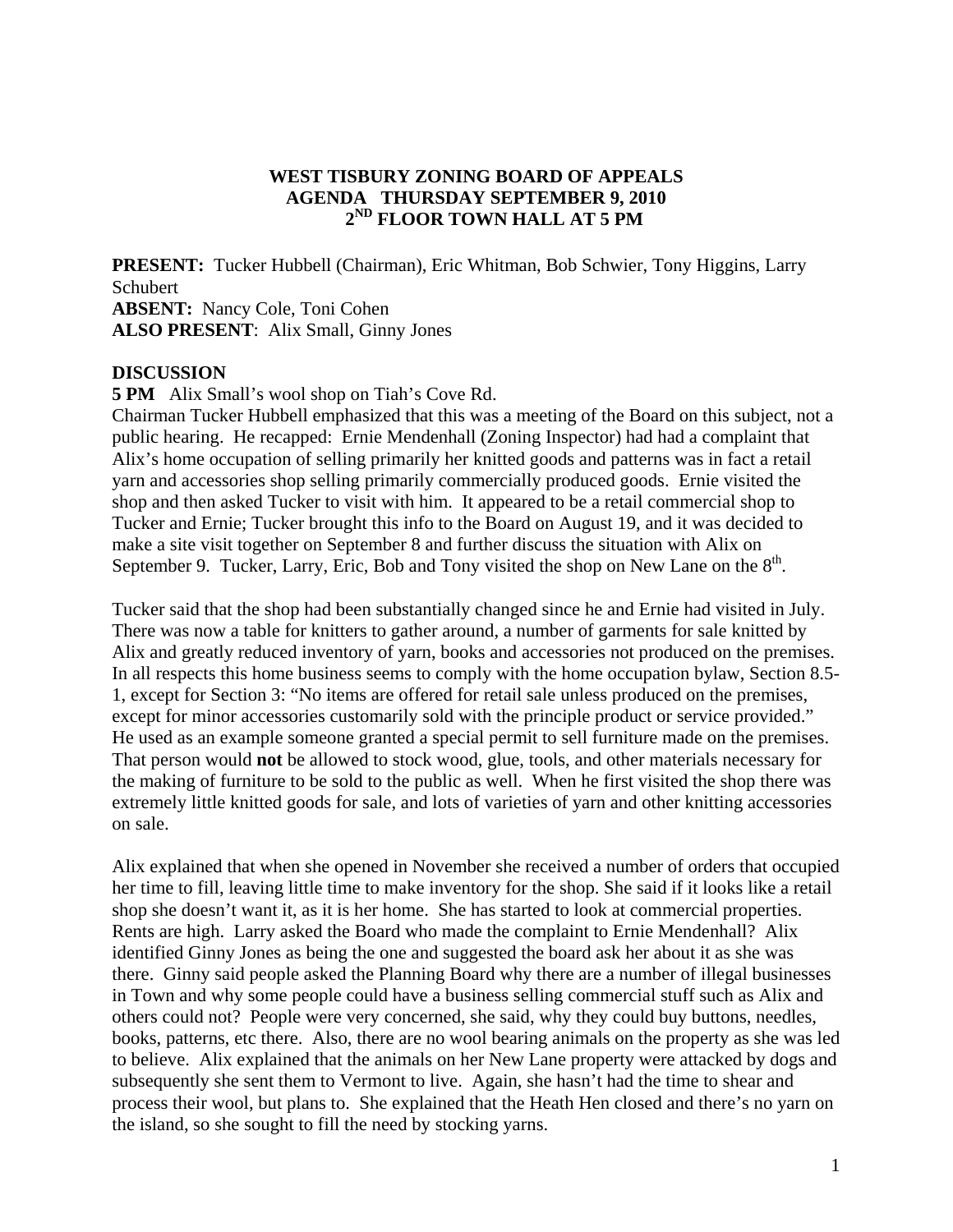Alix said she now has only samples of yarns on display, the rest of her inventory is not on the shop floor. Tucker agreed it was very different from the visit in July. She was given time to make changes to the store and she's done that; the Board does not want to see her out of business. Larry pointed out that the 95% number Alix used to state what percentage of her stock would be made by her was an arbitrary number, not one contained in the Bylaw; that she should not be held to that just because she stated that. She hopes to be able to spin wool from her animals now in Vermont. Tony Higgins pointed out that Alix's business could spin yarn from any animals at her place, not just those that she owns; that it's making a product on the premises to sell, a value added product. He had no problem with the sale of accessories like hand made knitting needles and buttons. Alix agreed, saying that the woman who works for her is a very good spinner.

Alix repeated that the yarns in her shop are now samples only for people to choose what they wanted for a commissioned knit product from her. Ginny Jones said that wasn't necessary; that there are sample books she could display or she should have the samples in small pieces only. Eric Whitman asked Ginny what kind of permit Clarissa Allen has in Chilmark for selling the variety of things she sells besides knitted goods? He said there is way more retail than knitted goods. (Ginny works at Clarissa's Allen Farm store.) She replied Clarissa tries to sell her own stuff as much as possible. Eric asked her how David Douglas was able to sell a large variety of commercial goods at his "feed store"? Since this was actually Chilmark's business, the Board did not pursue this.

Alix said her neighbours all support her business as it was. Tucker appreciated this, but said the ZBA can only work within their zoning bylaws. Alix asked, where are all these people who've complained? She has 320 supporters signed into her guest list. Ginny said two of her neighbors have illegal businesses and one neighbor doesn't support her, to which Alix pointed out the neighbor herself doesn't live there. (Ginny Jones is a neighbor) Tucker said she was not being singled out, not to take it personally. Ginny said the home occupation restrictions are meant to make sure there are no businesses selling commercial products in the RU district. The Board felt that Alix's business was a very quiet, small and nice one, but that too much commercial stuff for sale had put it on the radar. Bob asked if Alix could make the business work without the commercial yarns? She said she never made a profit in the first place, now who knows. She said these are lean times and commercial space is very expensive to rent; she is a designer and would like to have a commercial space. Alix said she will petition to have some of the strictures for home businesses changed. Ginny said that by that reasoning she herself would be able to open, say, a video store. The Board will write a letter to Ernie Mendenhall outlining that Alix's business seems to be compliant now and in what ways it should remain so.

#### **State Road Restaurant**

The Board considered a letter written by Bill and Betty Haynes to the Selectmen re complaints about State Road restaurant. The letter was also signed by the Glass Works proprietors and 3 other names not legible or known to the ZBA members. The ZBA has previously responded to a fan noise complaint and found the noise not to be obtrusive over the ambient noise, granted more parking to the restaurant, and spoke to the owner re the vent cleaning incident. The board further talked about possible ways to address the neighbors' issues should the restaurant be proved noncompliant. Bob Schwier will bring a copy of the complaint letter to the restaurant as it seems no other entity has. The Board will write a letter to the Haynes letting them know they are addressing their letter.